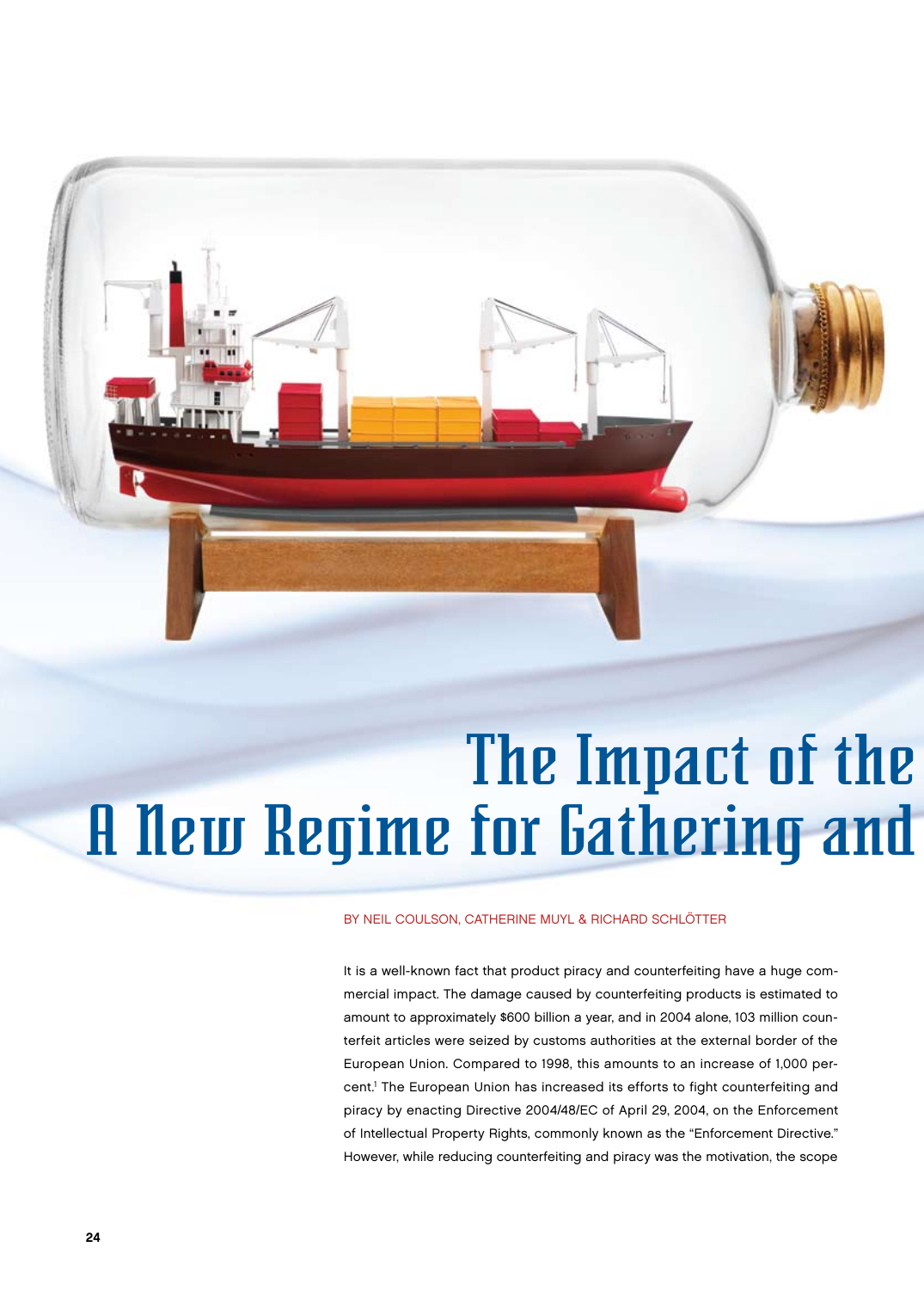of the Enforcement Directive is of wider procedural application and applies to all intellectual property litigation. It aims to strengthen the position of intellectual property rights holders when they need to enforce their rights in civil proceedings, to enhance the World Trade Organization's Agreement on Trade-Related Aspects of Intellectual Property Rights ("TRIPS"), and to obtain a minimum level of harmonization between the civil procedures available in the Member States. The Enforcement Directive applies only to civil proceedings; enforcement of criminal proceedings and penal sanctions is left to the individual Member States.

It is Articles 6 and 7 of the Enforcement Directive that are of particular relevance to the intellectual property rights holder. These Articles address the question of evidence and introduce measures for obtaining and preserving evidence. The aim of the Enforcement Directive is to ensure that a minimum standard applies throughout the European Union, with the national states free to provide protection beyond this minimum. This article looks at the impact of the Enforcement Directive on the procedures available in the three main European jurisdictions— Germany, the United Kingdom, and France—and examines how it may, or may not, alter the available procedures in each jurisdiction.

The European Union has increased its efforts to fight counterfeiting and piracy by enacting Directive 2004/48/ EC of April 29, 2004, on the Enforcement of Intellectual Property Rights, commonly known as the "Enforcement Directive."

#### **GERMANY**

Current Status of the Enforcement Directive. Despite the fact that the Enforcement Directive was due to be implemented by April 29, 2006, a significant number of Member States have yet to do so. Germany is one of these coun-

# Preserving Evidence? European Enforcement Directive:

tries. However, the German government has issued a draft bill to implement the Enforcement Directive ("Gesetz zur Verbesserung der Durchsetzung von Rechten des geistigen Eigentums," proposal dated April 25, 2007), and it is likely that the bill will be enacted shortly. Rather than implementing the required measures in one statute, the draft bill provides for more or less identical amendments to each of Germany's existing laws that cover the different intellectual property rights. This approach is deemed to offer particular clarity for the legal practitioner. Further, the draft bill aims to adapt German law so that it conforms with the requirements of Council Regulation (EC) 1383/2003 dated July 22, 2003, which addresses actions by customs authorities against goods suspected of infringing a third party's intellectual property rights.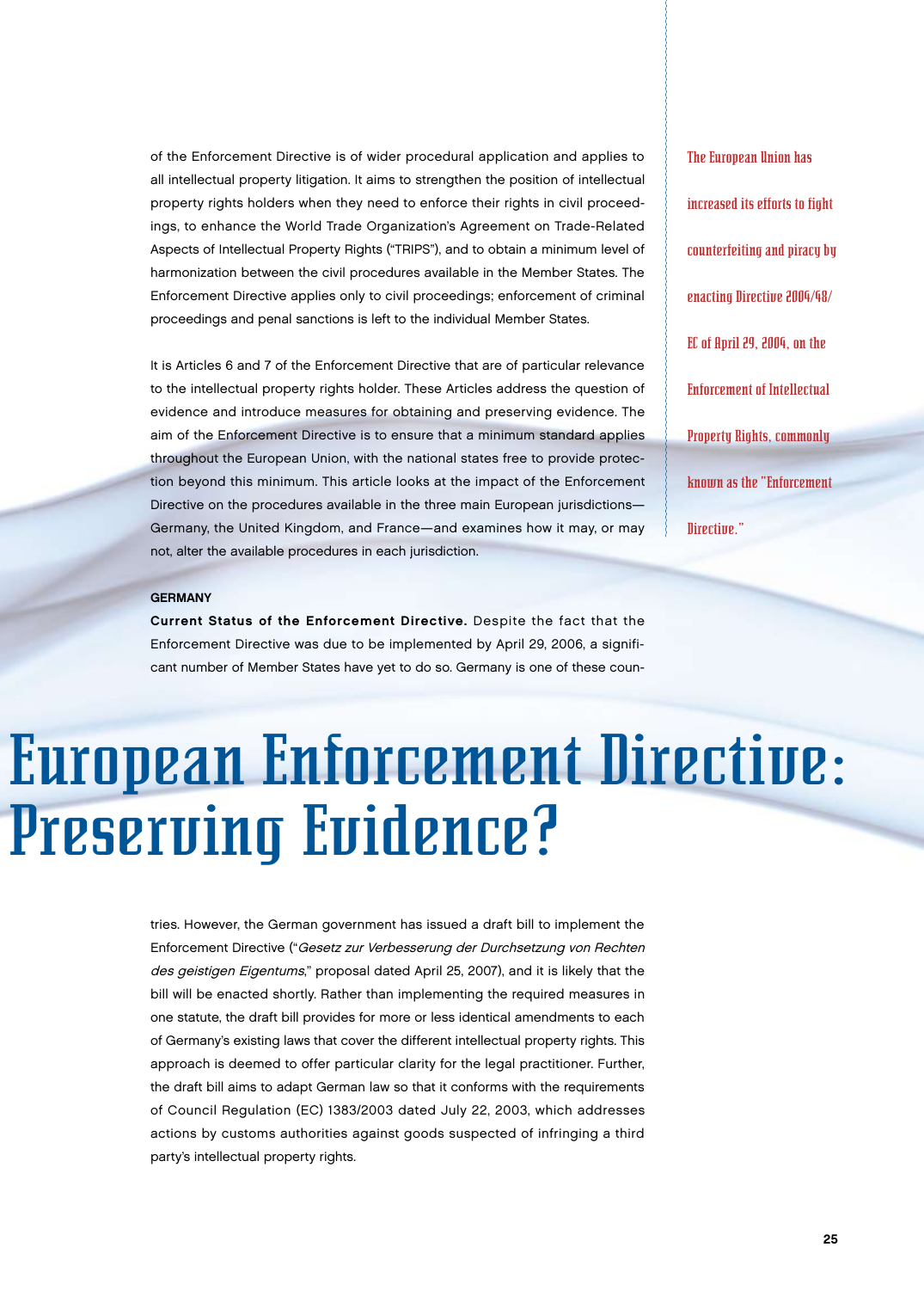The Current Position Under German Law. It is often difficult to obtain evidence in German proceedings, especially if the allegedly infringing product or method is not publicly accessible or available. In principle, there is no obligation on a defendant to provide any kind of evidence that would allow a claimant to substantiate its allegations of infringement. However, all is not as

*ZFLLNAGIANOS* 

must be essential to enable a patentee to substantiate its claims of infringement. This is as far as it goes, however. The new section 140c will not facilitate any further investigation of a defendant's internal documents or workings.

In practice, the condition of essentiality will often be satisfied if the information is needed either to check whether an infringement has occurred at all or to verify information that is already

available. In both cases, for the German court to order production of documents or inspection, the test the court

(the Bundesgerichtshof) has used sections 809 and 810 of the German Civil Code to grant access to specific objects so that they can be examined. On May 2, 2002, in the landmark decision in Faxkarte, a copyright infringement case, the Bundesgerichtshof determined that there must be an appropriate procedure under which a copyright owner could preserve evidence and so demonstrate the alleged infringement. The principles of Faxkarte have since been applied to patent cases as well.

bleak as it may seem. The German Federal Supreme Court

However, the German government has taken the view that the principles established in Faxkarte do not completely meet the requirements of Articles 6 and 7 of the

Enforcement Directive. We will look at the proposed amendments in the context of the German Patents Act, where there is a proposed new section 140c.

Amendments to Implement Articles 6 and 7 of the Enforcement Directive. Under the new section 140c of the German Patents Act, a defendant will be obliged to submit documents or allow inspection of the alleged infringing product or process. It is a requirement that the documents that will be submitted, or the inspection of the product or process,

Since Faxkarte, where confidential information is concerned, the practice has been to involve an independent and neutral expert to inspect and examine the documents, product, or process or to proceed in camera.

will apply is that it must be "adequately likely" that the patent has been infringed and that the production or inspection is necessary in order to prove it.

Whether or not to order production or inspection is at the court's discretion. In determining whether to exercise its discretion in favor of granting an order, the court will take into consideration the nature of the information concerned, particularly if the information is confidential, and ensure that necessary steps are taken to provide appropriate protection of confidential information. Since Faxkarte, where confidential information is concerned, the practice

has been to involve an independent and neutral expert to inspect and examine the documents, product, or process or to proceed in camera. Section 140c is silent about how confidentiality will be maintained, so it is likely that this practice will continue. The other criterion for the granting of an order is whether it is reasonable. If the grant would be unreasonable, the court will refuse it (sec. 140c, para. (2)).

Urgent Applications. In urgent cases, an inspection order can be granted on a summary proceeding, even on an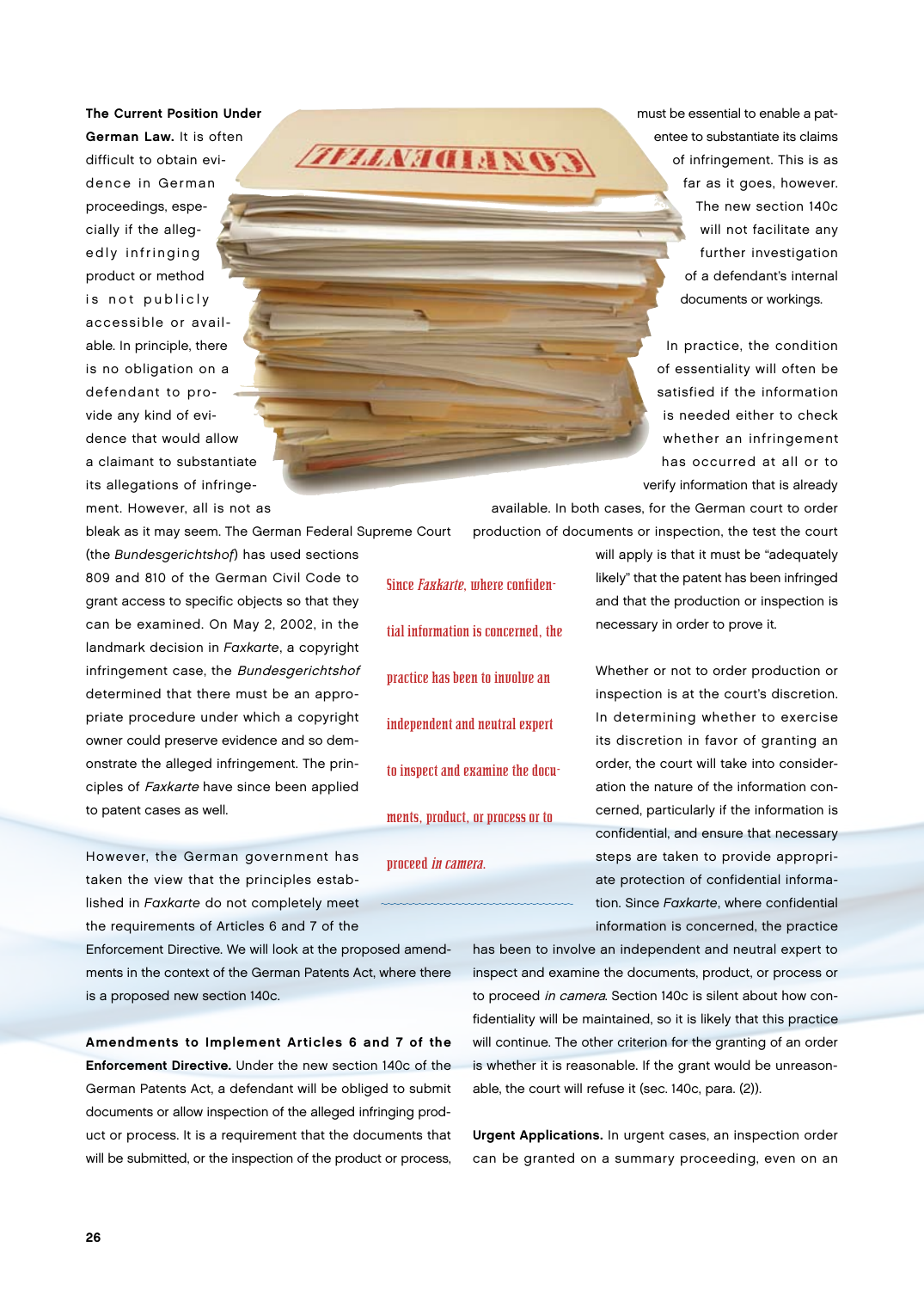ex parte basis (sec. 140c, para. (3)). Part 3 of section 140c refers to the general provisions of German procedural law concerning preliminary measures (sections 935 to 945 of the Civil Procedure Law). According to these provisions, the courts can grant preliminary measures, in particular preliminary injunctions, often only a few days after the related petition is filed, provided that the petitioner can demonstrate that the requirement for urgency has been met. In practice, this means that the petitioner must show that the preliminary measure is needed to prevent irreparable harm and that the petitioner acted quickly, *i.e.*, filed the petition shortly after having gained knowledge of the relevant facts. Again, if necessary, the court will ensure the secrecy of a respondent's confidential information. However, bear in mind that an order of this type does not come free. If no actual, or at least imminent, infringement can be found, the respondent is entitled to claim compensation for damage incurred (sec. 140c, para. (5)).

### United Kingdom

Limited Impact of the Enforcement Directive. In implementation terms, apart from small amendments to existing legislation (such as to copyright legislation to give a presumption in favor of authorship/ownership), the current status of procedure in intellectual property matters (and civil litigation in general) left little from the Enforcement Directive to implement. (The full U.K. consultation paper issued by the U.K. IPO, including an article-by-article assessment, can be found at http://www.ipo.gov.uk/consult-enforcement.pdf (last visited December 16, 2007).) In fact, in relation to the key thrust of Articles 6 and 7, the U.K. decided not to implement them at all.2 This is because, unlike procedure in continental Europe, U.K. procedure already has a general disclosure process, as well as specific measures in intellectual property actions.

The Obligation to Provide Standard Disclosure. The elements of Article 6 are already accounted for in the U.K. by the Civil Procedure Rules ("CPR"), which allow parties to obtain disclosure of documents relevant to the proceedings that are in the custody or control of another party (CPR, Part 31). While not as broad as disclosure in the United States, disclosure in U.K. intellectual property actions remains wider than that contemplated by the Enforcement Directive and is a standard procedure imposed as a matter of course in each action. In short, you don't have to ask the court for it. Standard disclosure requires a party to disclose the

documents (a) on which it relies; (b) that adversely affect its own or another party's case; or (c) that support another party's case (CPR, Rule 31.6). There is also the possibility of obtaining pre-action disclosure in the U.K. (the test is the same as for standard disclosure), ordered if the applicant can show that it is desirable for fairly disposing of anticipated proceedings (CPR, Rule 31.16). Further, following a principle established through case law (Norwich Pharmacal Co. v The Commissioners of Customs and Excise [1974] RPC 101; see also American Home Products v Novartis [2001] FSR 41) and maintained by the CPR, disclosure can also be ordered against a third party not involved in proceedings (CPR, Rule 31.17).

Rules Specific to Intellectual Property Cases. In intellectual property cases, there are further specific rules that define the scope of disclosure and, again, provide a more established and accessible framework for a party to access key documents than that anticipated by the Enforcement Directive. While disclosure in relation to validity of a patent is limited to two years either side of the priority date (which is more than sufficient for this issue), it is in relation to infringement that the U.K. system is really beneficial to the patentee (CPR, Part 63 PD, para. 5.1). First, the alleged infringer will be ordered to give a full product and/or process description of the alleged infringement, which must be verified by a suitable representative who must be made available for cross-examination (Technip France SA's Patents [2004] RPC 46). Further, especially in relation to process claims, the court will readily order an inspection at a defendant's premises (or other suitable venue), often attended by the judge and open as a matter of course to the defendant's expert witness. These steps provide a unique capability for a patentee to pin down an infringer well before trial and permit potentially decisive expert evidence to be led on questions of infringement, as well as informed cross-examination, without the need to fish for answers at trial. If this is not enough, there is also the opportunity (reflected in Article 6 of the Directive) to apply to the court for an order for specific disclosure of any documents the petitioning party believes to be in a party's control that would assist and that have not already been disclosed (CPR, Rule 31.12).

Confidentiality. Article 6 also refers to confidentiality. Confidentiality clubs are a frequent and necessary feature of patent actions and have been in place (in recent times)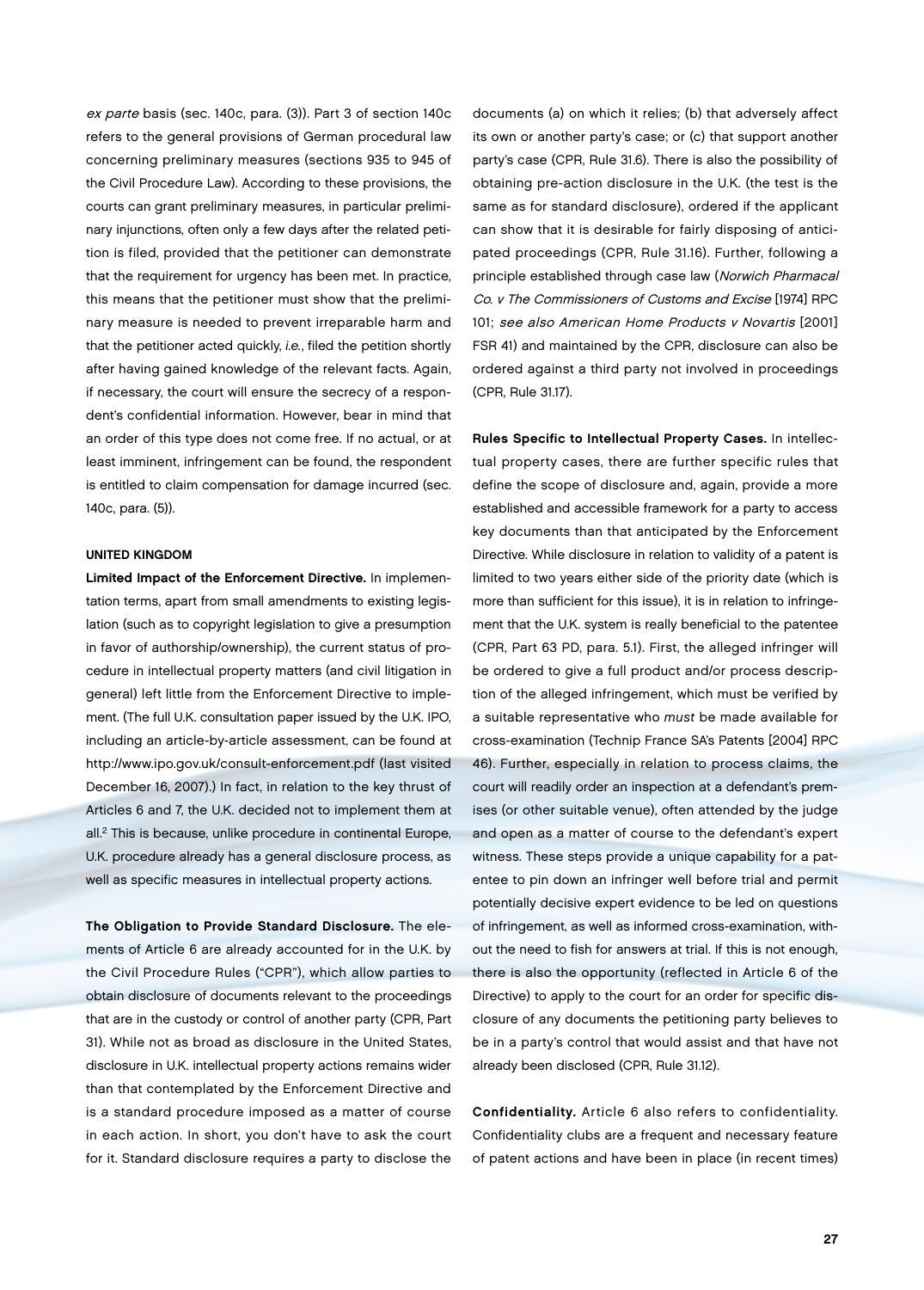since the principles laid down in Roussel-Uclaf v ICI (No. 2) [1990] RPC 45. Membership in these clubs will be extended to lawyers, experts, and members of the client (technical or otherwise) from whom instructions are taken. Simply, membership extends to anyone who can be shown to have a genuine need to know the information for the purposes of the U.K. litigation. Note, however, that a party has the right to object to the inclusion of given individuals, and the court will not readily extend a club to non-U.K. lawyers involved in litigation on the same point in other jurisdictions, as they do not need to know the information for the purposes of the U.K. litigation. It is important always to bear in mind that, under U.K. procedural rules, disclosure is given only for the purposes of the U.K. litigation; it cannot be used outside the U.K., and to do so would be a contempt of court.

The Preservation of Evidence. Article 7 addresses the ability to preserve evidence. This has long been utilized (especially in piracy, counterfeit, and trademark actions, although there is no reason it cannot extend to patent actions) in the U.K., where one can make a search-and-seizure application before proceedings start. This procedural step is derived from case law (Anton Piller KG v Manufacturing Processes Ltd [1976] Ch 55), and for such an order to be granted, there must be a genuine concern that evidence may be destroyed. Further, and unrelated to a right to search and seize evidence for its preservation, the court also has the general power to grant an injunction in order to preserve evidence (section 37 of the Supreme Court Act 1981; section 38 of the County Courts Act 1984; and CPR, Part 25).

The remainder of the requirements of Article 7 relating to, for example, ex parte hearings and notifications are also already incorporated into established U.K. procedure (CPR, Parts 23 and 25 (including PD)). An important ramification of obtaining this type of order is that the court will ensure that the party that obtained the search-and-seizure order commences proceedings quickly (CPR, Rule 25.2 and PD 25, paras. 4.4 and 5.1). Therefore, such an order should be obtained only if there is a well-developed plan or strategy already in place. If not (and proceedings are not forthcoming), the petitioning party will be liable for the losses of the party against which the order was made.

The Effect of the Enforcement Directive. In conclusion, the well-established principles of U.K. procedure have long been set out in case law and, as developed by specific and streamlined procedures, have resulted in the implementation of Articles 6 and 7 of the Directive being met with a firm "no action required." Overall, the procedures in the U.K. already provide a party with ample routes for obtaining, protecting, and preserving documentary and other evidence, routes that predate the Directive and are wider in scope than those anticipated by Articles 6 and 7.

#### **FRANCE**

Current Status. The Enforcement Directive has been implemented in France. After the vote of the Senate on September 19, 2007, the National Assembly adopted the bill on October 2, 2007. (The text is available at http:// www.assemblee-nationale.fr/13/ta/ta0037.asp (last visited December 16, 2007).) The only step that remains to be taken is the publication of the implementation decree.

Reinforcement of Existing Procedures. The new law seeks to reinforce the provisions relating to evidence in intellectual property infringement cases. Although France, unlike the common-law countries, does not have any general discovery process, there were already some specific provisions in the French Intellectual Property Code, such as the counterfeiting seizure, that facilitated proof of infringement for the intellectual property rights holder.

For a counterfeiting seizure to be granted, the rights holder (more precisely, a patent, trademark, design copyright, or software rights holder) first requires an order from the president of the first-instance court. (The relevant articles in the Intellectual Property Code are Articles L. 615-5 for patents, L. 716-7 for trademarks, L. 521-1 for designs, L. 332-1 for copyright, and L. 332-4 for software.) After this, a bailiff is instructed to go to the counterfeiter's premises and describe and/or seize the alleged infringing goods and any documents that relate to the alleged infringement. After seizure, the rights holder must start an action on the merits before the competent civil or penal court within 15 days, or 30 days for copyright infringement cases. If this is not done, the counterfeiting seizure will be void and